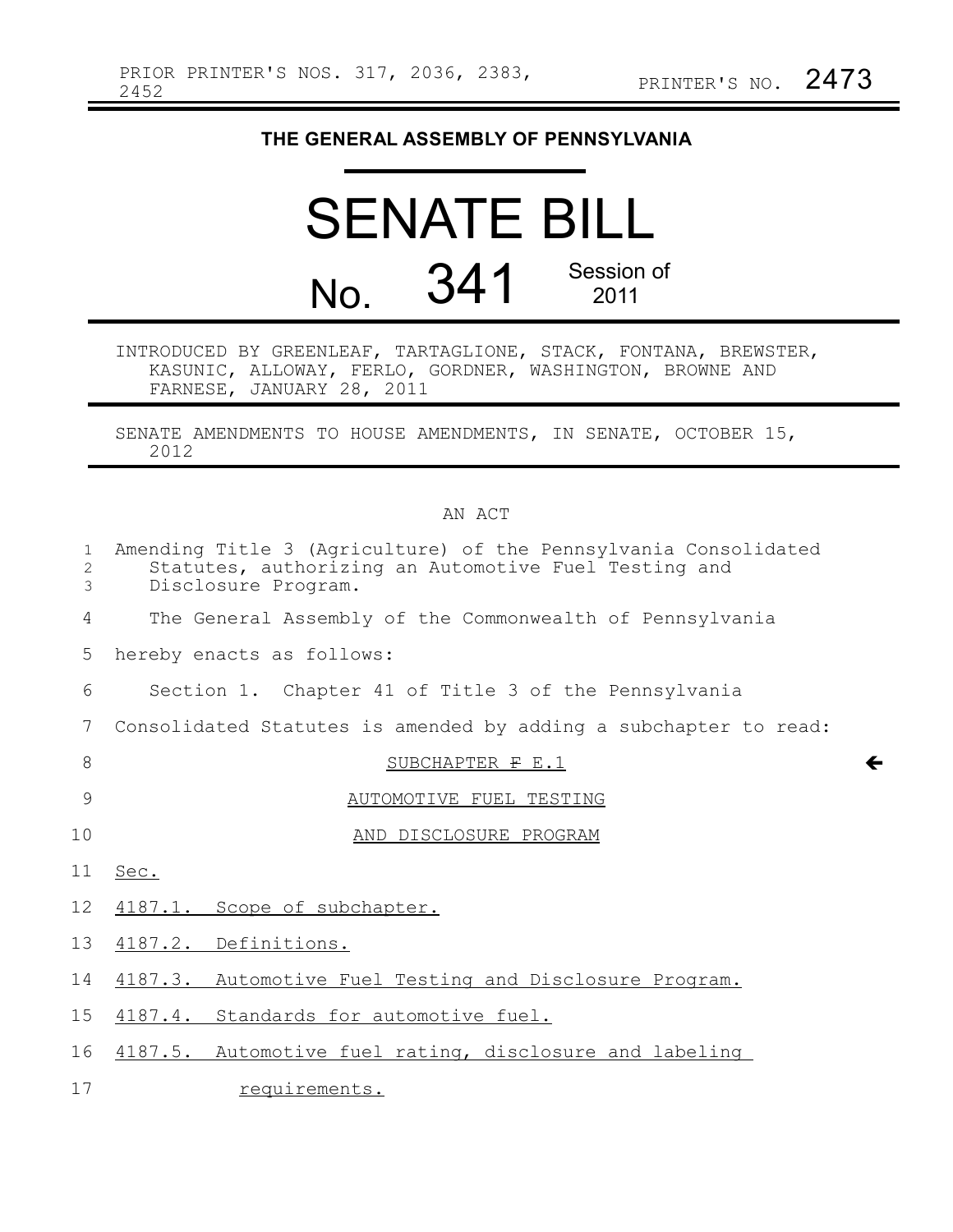| $\mathbf 1$    | 4187.6. Investigations.                                          |
|----------------|------------------------------------------------------------------|
| $\overline{2}$ | 4187.7. Violations and penalties.                                |
| 3              | 4187.8. Annual report.                                           |
| 4              | § 4187.1. Scope of subchapter.                                   |
| 5              | This subchapter relates to automotive fuel testing and           |
| 6              | disclosure.                                                      |
| $7\phantom{.}$ | § 4187.2. Definitions.                                           |
| 8              | The following words and phrases when used in this subchapter     |
| $\mathsf 9$    | shall have the meanings given to them in this section unless the |
| 10             | context clearly indicates otherwise:                             |
| 11             | "American Society for Testing and Materials International" or    |
| 12             | "ASTM." A member-based international standards organization      |
| 13             | that develops and publishes voluntary consensus technical        |
| 14             | standards and test methods for a variety of materials and        |
| 15             | products, including automotive fuel and other petroleum          |
| 16             | products, or any successor organization.                         |
| 17             | "Automotive fuel." Any liquid or gaseous matter used for the     |
| 18             | generation of power in an internal combustion engine. The term   |
| 19             | shall include, but may not be limited to, the following:         |
| 20             | (1)<br>Automotive spark-ignition engine fuel, which              |
| 21             | includes but is not limited to:                                  |
| 22             | Gasoline.<br>(i)                                                 |
| 23             | Gasohol, a mixture of unleaded gasoline and at<br>(i)            |
| 24             | least 10% denatured ethanol.                                     |
| 25             | (iii) Fuels developed to comply with the Clean Air               |
| 26             | Act (69 Stat. 1, 42 U.S.C. § 7401 et seq.), such as              |
| 27             | reformulated gasoline and oxygenated gasoline.                   |
|                |                                                                  |
| 28             | Alternative liquid automotive fuels, including, but<br>(2)       |
| 29             | not limited to:                                                  |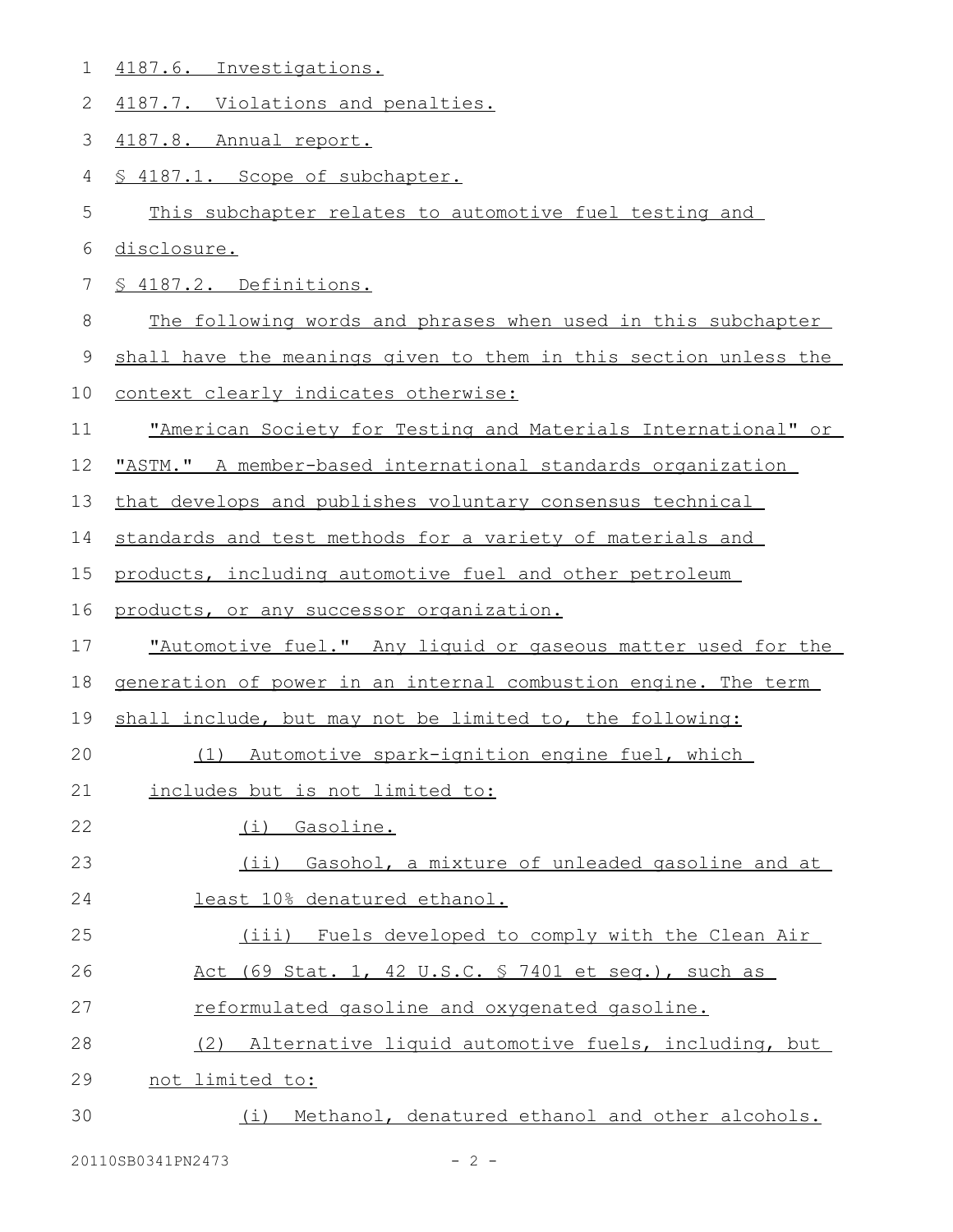| 1            | (i)<br>Mixtures of gasoline containing 85% or more by            |
|--------------|------------------------------------------------------------------|
| $\mathbf{2}$ | volume of methanol, denatured ethanol and other alcohols.        |
| 3            | (iii) Liquefied natural gas.                                     |
| 4            | (iv) Liquefied petroleum gas.                                    |
| 5            | <u>Coal-derived liquid fuels.</u><br>(v)                         |
| 6            | "Automotive fuel rating." For gasoline, the octane rating        |
| 7            | or, for alternative liquid automotive fuel, the commonly used    |
| 8            | name of the fuel with a disclosure of the amount, expressed as a |
| 9            | minimum percent by volume, of the principal components of the    |
| 10           | fuel.                                                            |
| 11           | "Consumer." A person who purchases automotive fuel for           |
| 12           | purposes other than resale.                                      |
| 13           | "Dispenser" or "dispensing system." A device designed to         |
| 14           | measure and deliver automotive fuel into the fuel supply tank of |
| 15           | <u>a motor vehicle.</u>                                          |
| 16           | "Distributor." A person who receives automotive fuel in this     |
| 17           | Commonwealth for subsequent distribution to another person other |
| 18           | than the consumer.                                               |
| 19           | The United States Environmental Protection Agency.<br>"EPA."     |
| 20           | "FTC." The United States Federal Trade Commission.               |
| 21           | "Fueling dispensers." Individual fueling points, recognized      |
| 22           | by price and volume displays for a dispenser's points of sale.   |
| 23           | "Octane rating" or "octane number." The rating of the            |
| 24           | antiknock characteristics of a grade or type of automotive fuel  |
| 25           | as determined by dividing by two the sum of the research octane  |
| 26           | number plus the motor octane number unless another procedure is  |
| 27           | determined by the Department of Agriculture to be more           |
| 28           | appropriate for the purposes of this subchapter.                 |
| 29           | "Oxygenate." A substance which, when added to gasoline,          |
| 30           | increases the amount of oxygen in the gasoline blend.            |

20110SB0341PN2473 - 3 -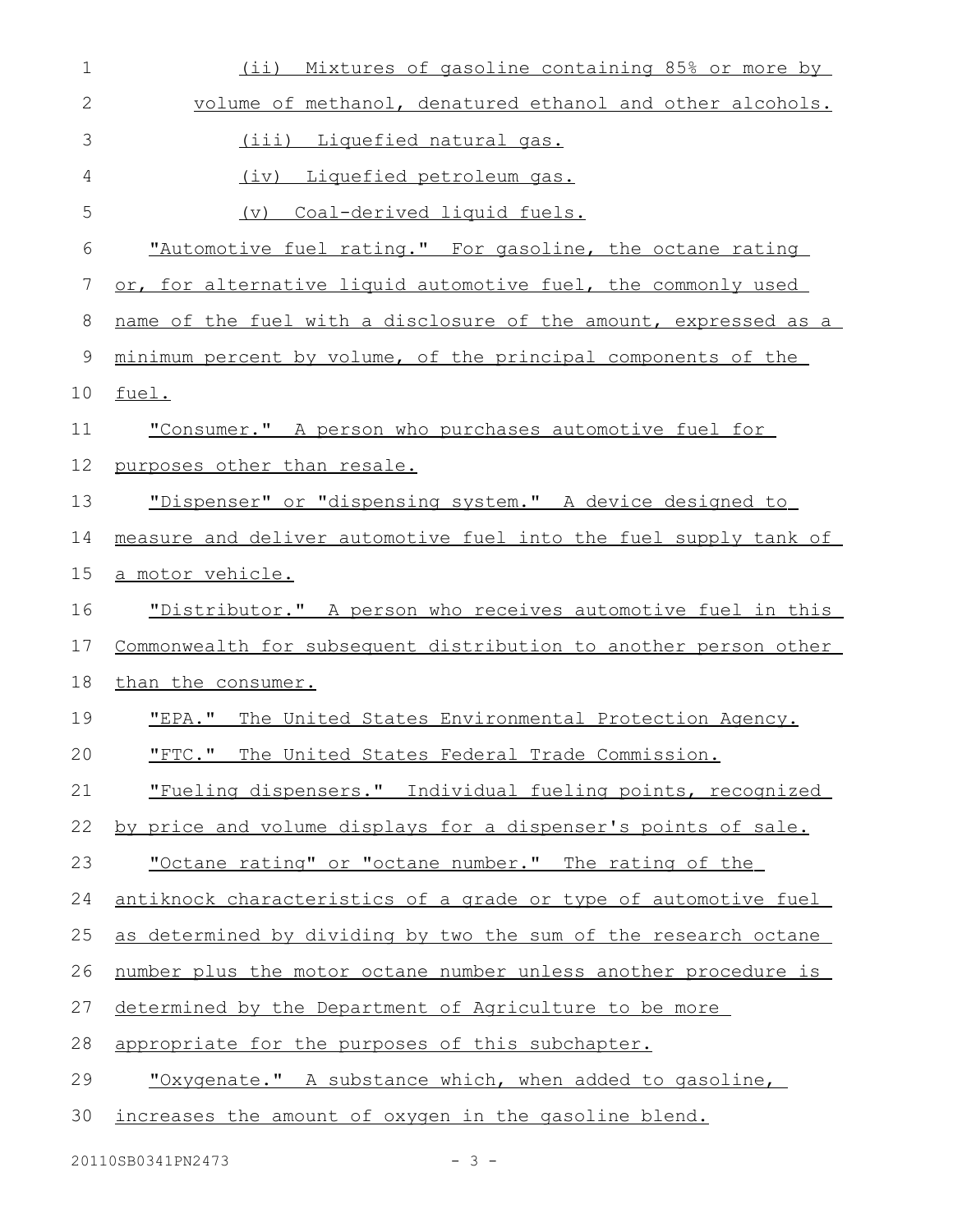| $\mathbf 1$ | "Oxygenate blender." A person who owns, leases, operates,             |
|-------------|-----------------------------------------------------------------------|
| 2           | controls or supervises an oxygenate blending facility.                |
| 3           | "Oxygenate blending facility." A refinery, bulk terminal,             |
| 4           | bulk plant, other facility or truck or another place at which         |
| 5           | oxygenated gasoline is produced or blended.                           |
| 6           | "Oxygenated gasoline." Gasoline which contains at least 2%            |
| 7           | oxygen by weight.                                                     |
| 8           | "Producer." A person who purchases component elements and             |
| 9           | blends them to produce or market automotive fuel.                     |
| 10          | "Program." The Automotive Fuel Testing and Disclosure                 |
| 11          | Program.                                                              |
| 12          | "Refiner." A person engaged in the manufacture, production            |
| 13          | or importation of automotive fuel.                                    |
| 14          | "Reformulated gasoline." Any gasoline which is certified by           |
| 15          | the United States Environmental Protection Agency as complying        |
| 16          | with the requirements of 42 U.S.C. \$ 7545 (relating to               |
| 17          | <u>requlation of fuels) and any requlations promulgated under the</u> |
| 18          | Clean Air Act (69 Stat. 322, 42 U.S.C. § 7401 et seq.).               |
| 19          | "Research octane number" and "motor octane number." The               |
| 20          | terms shall have the meanings given to them in the                    |
| 21          | specifications of the American Society for Testing and Materials      |
| 22          | International entitled "Standard Specifications for Automotive        |
| 23          | Spark Engine Fuel," designated D4814 or any subsequent updated        |
| 24          | specification, and, with respect to any grade or type of              |
| 25          | automotive fuel, are determined in accordance with the test           |
| 26          | methods set forth in American Society for Testing and Materials       |
| 27          | International standard test methods for research octane number        |
| 28          | and motor octane number as may be adopted by the Federal Trade        |
| 29          | Commission.                                                           |
| 30          | "Retailer." A person who sells or offers for sale automotive          |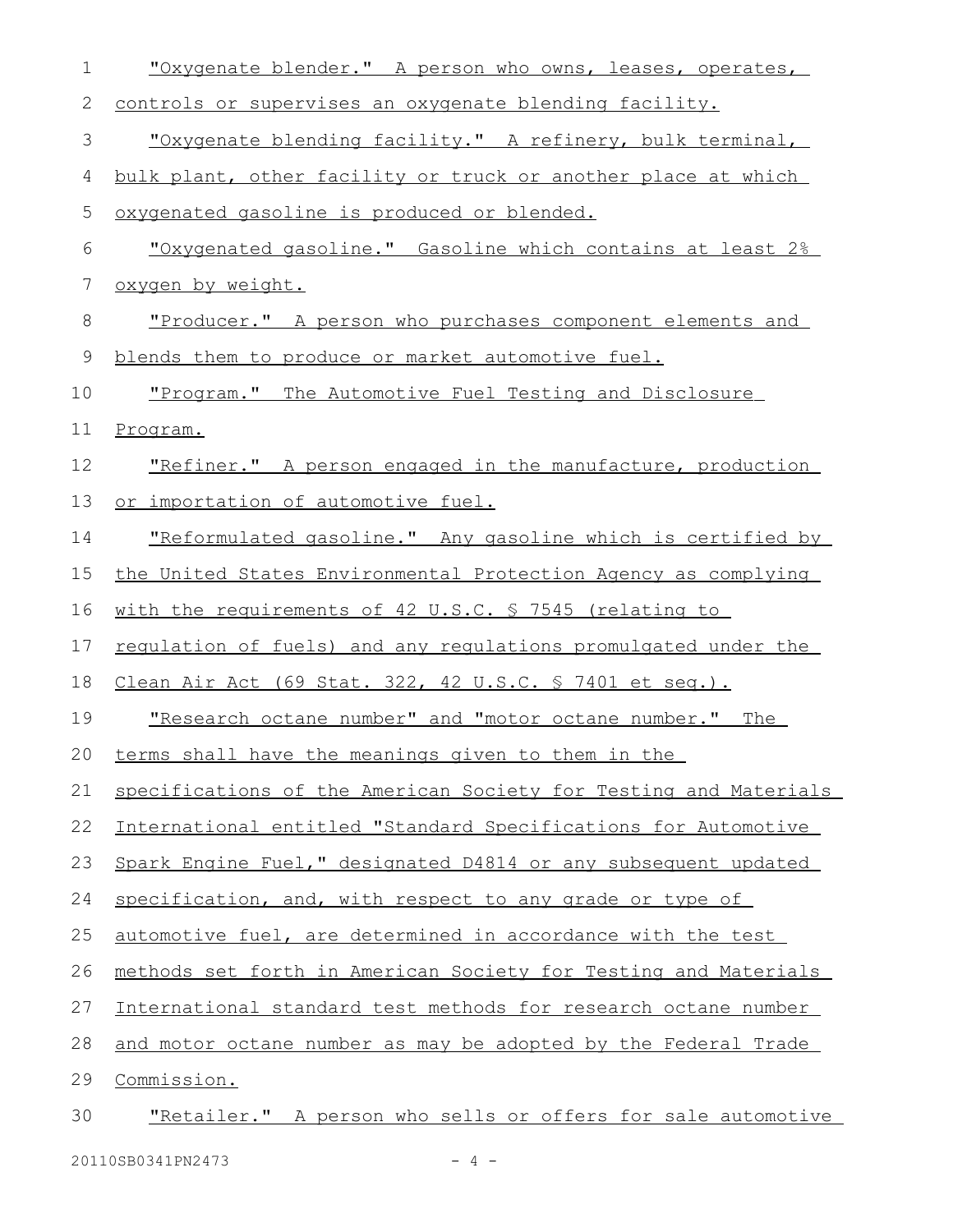| 1  | fuel to the general public for ultimate consumption.               |
|----|--------------------------------------------------------------------|
| 2  | \$ 4187.3. Automotive Fuel Testing and Disclosure Program.         |
| 3  | <u>Authorization.--The department may establish and</u><br>(a)     |
| 4  | implement the Automotive Fuel Testing and Disclosure Program to    |
| 5  | provide for the testing of automotive fuel on a random,            |
| 6  | unannounced basis.                                                 |
| 7  | Duties of department. -- The department may enforce the<br>(b)     |
| 8  | provisions of this subchapter and shall have the following         |
| 9  | authority:                                                         |
| 10 | Take samples of automotive fuel for testing of its<br>(1)          |
| 11 | <u>octane rating wherever it is offered or exposed for sale or</u> |
| 12 | use or sold by a retailer in this Commonwealth. When testing       |
| 13 | occurs, it shall be coordinated with the testing required for      |
| 14 | proper volumes of gasoline.                                        |
| 15 | Inspect and test on a random, unannounced basis and<br>(2)         |
| 16 | upon consumer complaint. If the octane rating of a tested          |
| 17 | automotive fuel does not match the octane rating as displayed      |
| 18 | on the fueling dispenser, the automotive fuel sample shall be      |
| 19 | tested in accordance with the methods of the ASTM or other         |
| 20 | test methods adopted by the FTC under the Petroleum Marketing      |
| 21 | <u>Practices Act (Public Law 95-297, 15 U.S.C. § 2801 et seq.)</u> |
| 22 | to ensure that the motor fuel sample is in compliance with         |
| 23 | the motor fuel specifications of the ASTM.                         |
| 24 | (3)<br>Maintain records of all inspections.                        |
| 25 | (4)<br>Inspect the labeling of automotive fuel dispensers          |
| 26 | and storage tanks at retail businesses or locations where the      |
| 27 | products are sold or offered or exposed for sale or use.           |
| 28 | (5)<br>Enter into contractual agreements with qualified            |
| 29 | laboratories as a cost-saving measure for the purpose of           |
| 30 | analyzing automotive fuel samples, if the octane level of the      |
|    |                                                                    |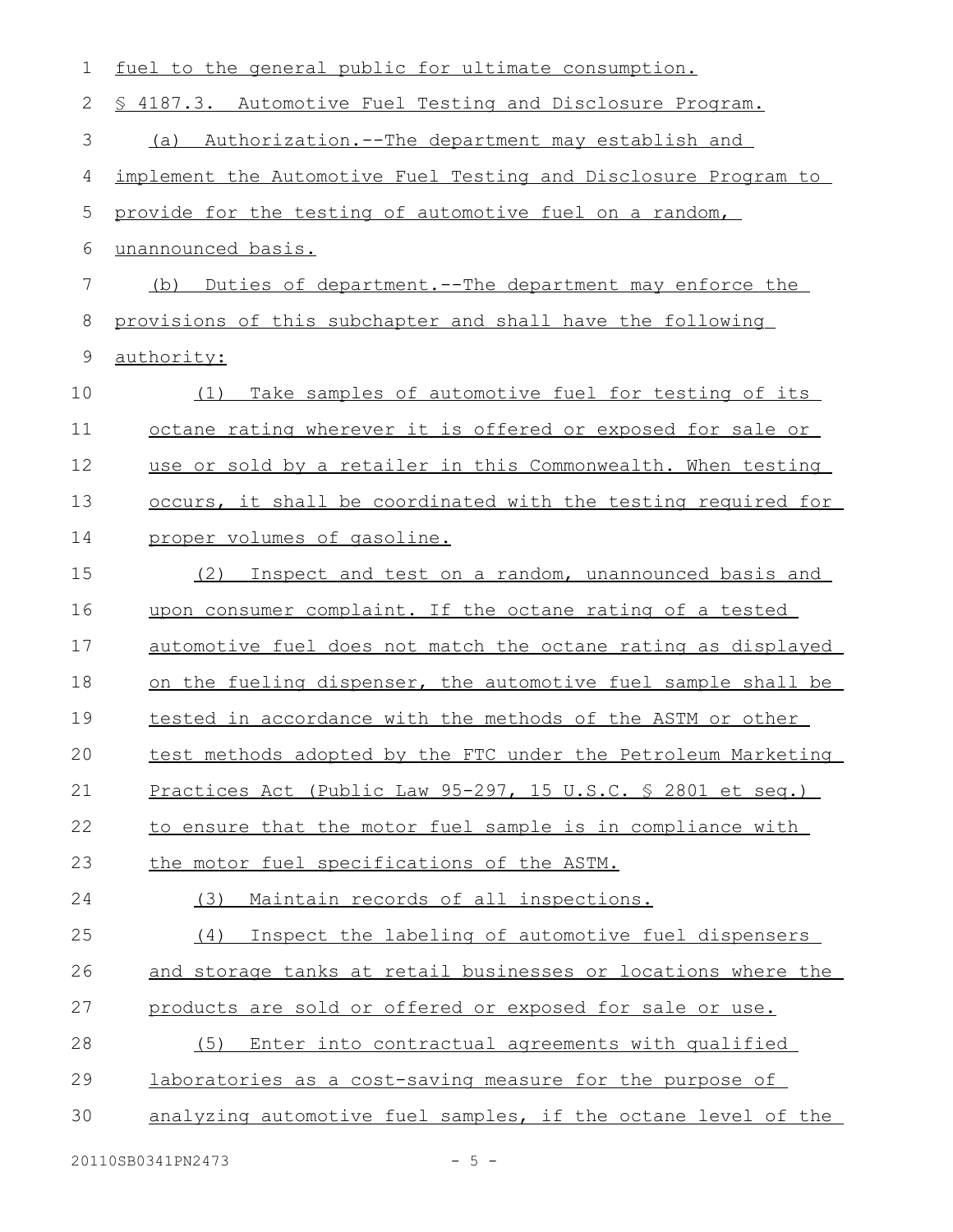1 automotive fuel is questioned.

| $\overline{2}$ | (6)<br>Promulgate regulations as necessary for the              |
|----------------|-----------------------------------------------------------------|
| 3              | enforcement and administration of this subchapter. All          |
| 4              | requiations adopted by the FTC under the Petroleum Marketing    |
| 5              | Practices Act to govern the certification, disclosure,          |
| 6              | posting and labeling of automotive fuel before, on or after     |
| 7              | the effective date of this section are adopted as regulations   |
| 8              | in this Commonwealth and shall remain in effect unless          |
| $\mathcal{G}$  | subsequently modified by requlations promulgated by the         |
| 10             | department.                                                     |
| 11             | (c) Sealers of weight and measures.--                           |
| 12             | The department may enter into agreements with any<br>(1)        |
| 13             | city or county for which a sealer has been appointed for the    |
| 14             | enforcement of provisions of this subchapter and of rules or    |
| 15             | requiations promulgated under this subchapter.                  |
| 16             | The sealer of a city or county shall have the same<br>(2)       |
| 17             | authority and shall perform the same duties within the city     |
| 18             | or county as are granted to and imposed upon the department     |
| 19             | with respect to the inspection, testing and taking of           |
| 20             | automotive fuel samples.                                        |
| 21             | (3)<br>The agreement shall provide that any revenues            |
| 22             | generated pursuant to enforcement activities carried out by     |
| 23             | the sealer of the city or county shall be retained by the       |
| 24             | city or county.                                                 |
| 25             | § 4187.4. Standards for automotive fuel.                        |
| 26             | (a) Adoption of standards.--The department shall adopt the      |
| 27             | latest standards for automotive spark ignition engines based on |
| 28             | the latest standards of the ASTM as determined by the FTC. The  |
| 29             | standards shall be published as a notice in the Pennsylvania    |
| 30             | Bulletin.                                                       |

20110SB0341PN2473 - 6 -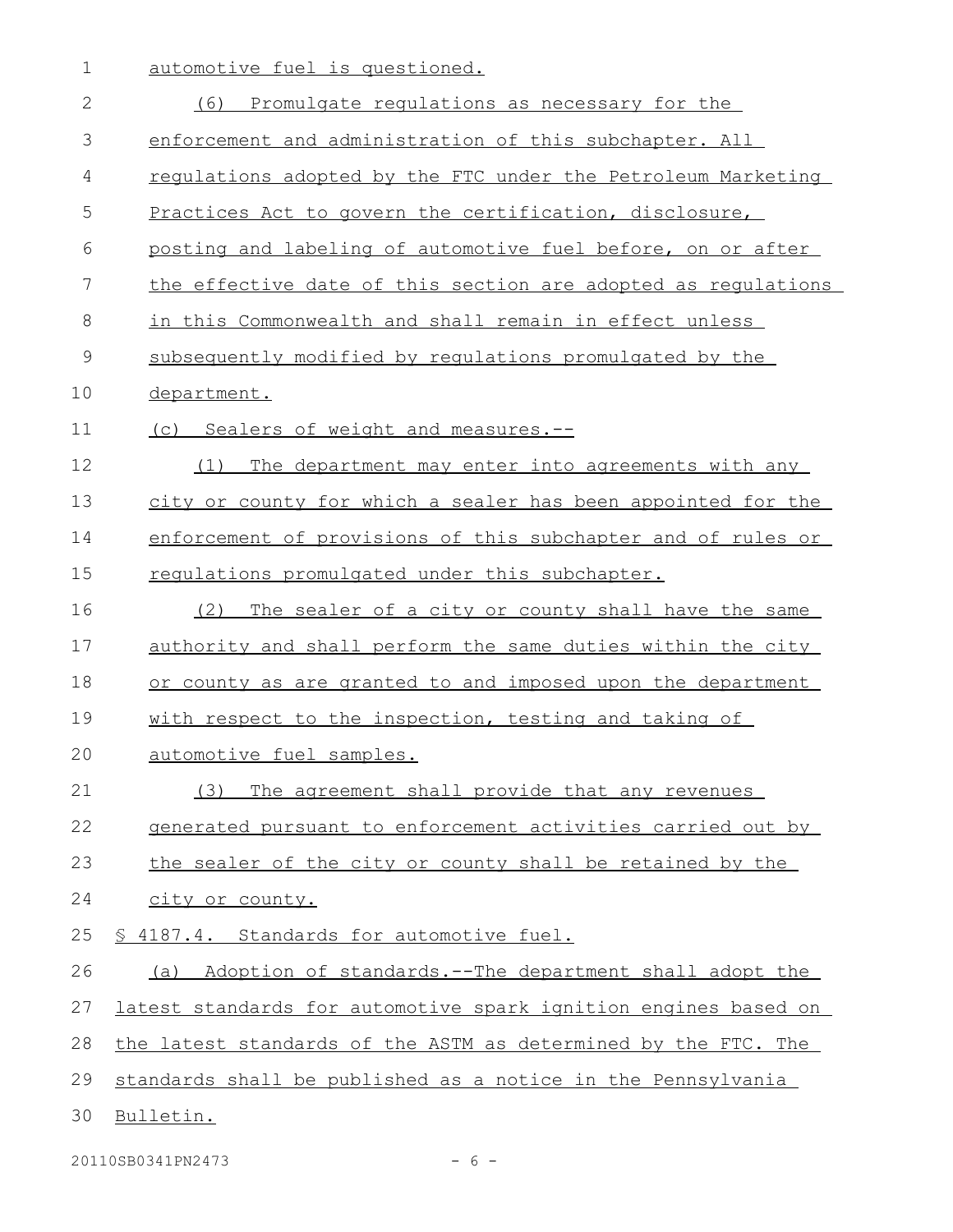| 1           | Automotive fuel.--Automotive fuel sold, offered or<br>(b)                  |
|-------------|----------------------------------------------------------------------------|
| 2           | exposed for sale or stored or held for distribution in this                |
| 3           | Commonwealth shall comply with all of the following:                       |
| 4           | ASTM specification D4814 or any subsequent updated                         |
| 5           | specifications as determined by the American Society for                   |
| 6           | Testing and Materials International.                                       |
| 7           | $\{2\}$ (1) Volatility requirements promulgated by the EPA<br>←            |
| 8           | under 40 CFR Pt. 80 (relating to requlation of fuels and fuel              |
| $\mathsf 9$ | additives) or any supplement thereto or revisions thereof.                 |
| 10          | For oxygenated gasoline, the (2) THE Uniform Engine<br>←<br><del>(3)</del> |
| 11          | Fuels, Petroleum Products and Automotive Lubricants                        |
| 12          | Regulation as adopted by the National Conference on Weights                |
| 13          | and Measures in the National Institute of Standards and                    |
| 14          | Technology Handbook 130 and any supplements and revisions of               |
| 15          | the requlation.                                                            |
| 16          | (c) Records and compliance review.--Each distributor,                      |
| 17          | producer or retailer who distributes, produces, blends,                    |
| 18          | transports, stores, sells or offers or exposes for sale                    |
| 19          | automotive fuel in this Commonwealth shall maintain for one year           |
|             | 20 original copies of all bills, manifests, delivery tickets and           |
| 21          | invoices for the purpose of compliance review.                             |
| 22          | \$ 4187.5. Automotive fuel rating, disclosure and labeling                 |
| 23          | requirements.                                                              |
| 24          | (a) Disclosure requirements.--Each distributor, producer or                |
| 25          | refiner who sells or offers or exposes for sale or delivers,               |
| 26          | distributes, blends or produces automotive fuel in this                    |
| 27          | Commonwealth shall provide, at the time of delivery, a bill,               |
| 28          | shipping manifest or other type of written invoice to the person           |
| 29          | who receives the automotive fuel. The bill, shipping manifest or           |
| 30          | other written invoice shall state the automotive fuel rating.              |
|             |                                                                            |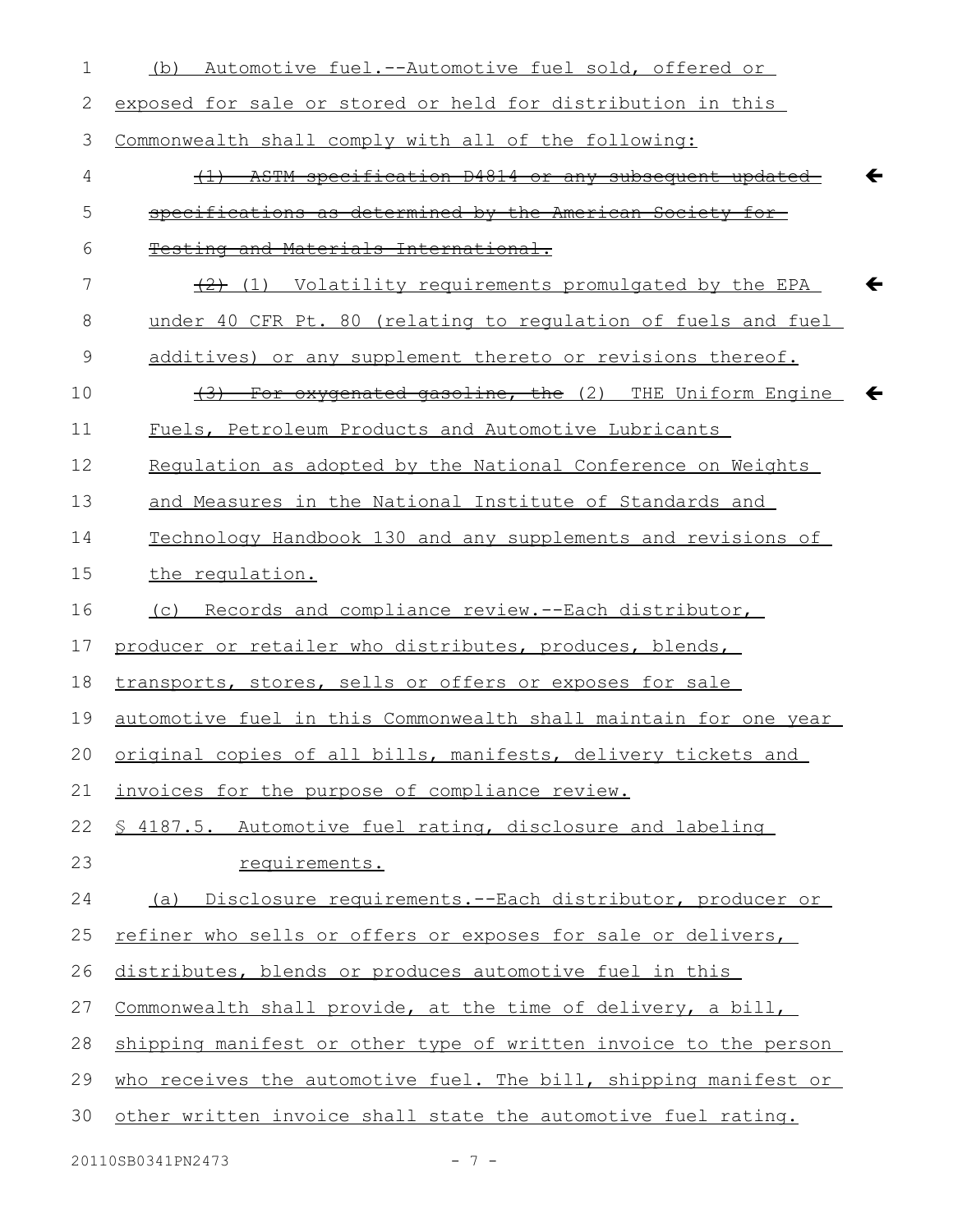| $\mathbf 1$  | Posting and labeling requirements.--<br>(b)                     |
|--------------|-----------------------------------------------------------------|
| $\mathbf{2}$ | (1) Each retailer of automotive fuel in this                    |
| 3            | Commonwealth shall label in a clear and conspicuous manner      |
| 4            | each automotive fuel dispenser which is used to sell or offer   |
| 5            | or expose for sale automotive fuel, with the automotive fuel    |
| 6            | rating of the fuel, which shall be consistent with the          |
| 7            | automotive fuel rating certified to the retailer by the         |
| $8\,$        | refiner, distributor or oxygenate blender, as the case may      |
| $\mathsf 9$  | be.                                                             |
| 10           | In the case of gasoline which is blended with other<br>(2)      |
| 11           | gasoline, the automotive fuel rating shall be the average,      |
| 12           | weighted by volume, of the octane rating certified to the       |
| 13           | retailer by the distributor or refiner for each gasoline in     |
| 14           | the blend or consistent with the lowest octane rating for any   |
| 15           | gasoline in the blend as certified to the retailer by a         |
| 16           | refiner or distributor.                                         |
| 17           | (c) Oxygenated gasoline labeling requirements.--A person who    |
| 18           | sells or offers or exposes oxygenated gasoline for sale shall   |
| 19           | clearly and conspicuously label the dispenser which is used to  |
| 20           | sell oxygenated gasoline at retail or to dispense oxygenated    |
| 21           | gasoline into the fuel supply tanks of motor vehicles with a    |
| 22           | notice stating that the gasoline is oxygenated.                 |
| 23           | (d) (Reserved).                                                 |
| 24           | (e) Labeling tolerance.--Labeling shall be in accordance-       |
| 25           | with specifications of the ASTM entitled "Specifications for    |
| 26           | Automotive Spark Ignition Engine Fuel," designated D4814 or any |
| 27           | supplements thereto or revisions thereof.                       |
| 28           | § 4187.6. Investigations.                                       |
| 29           | (a) General rule.--The department may conduct investigations    |
| 30           | to determine compliance with this subchapter. Investigations    |

20110SB0341PN2473 - 8 -

 $\leftarrow$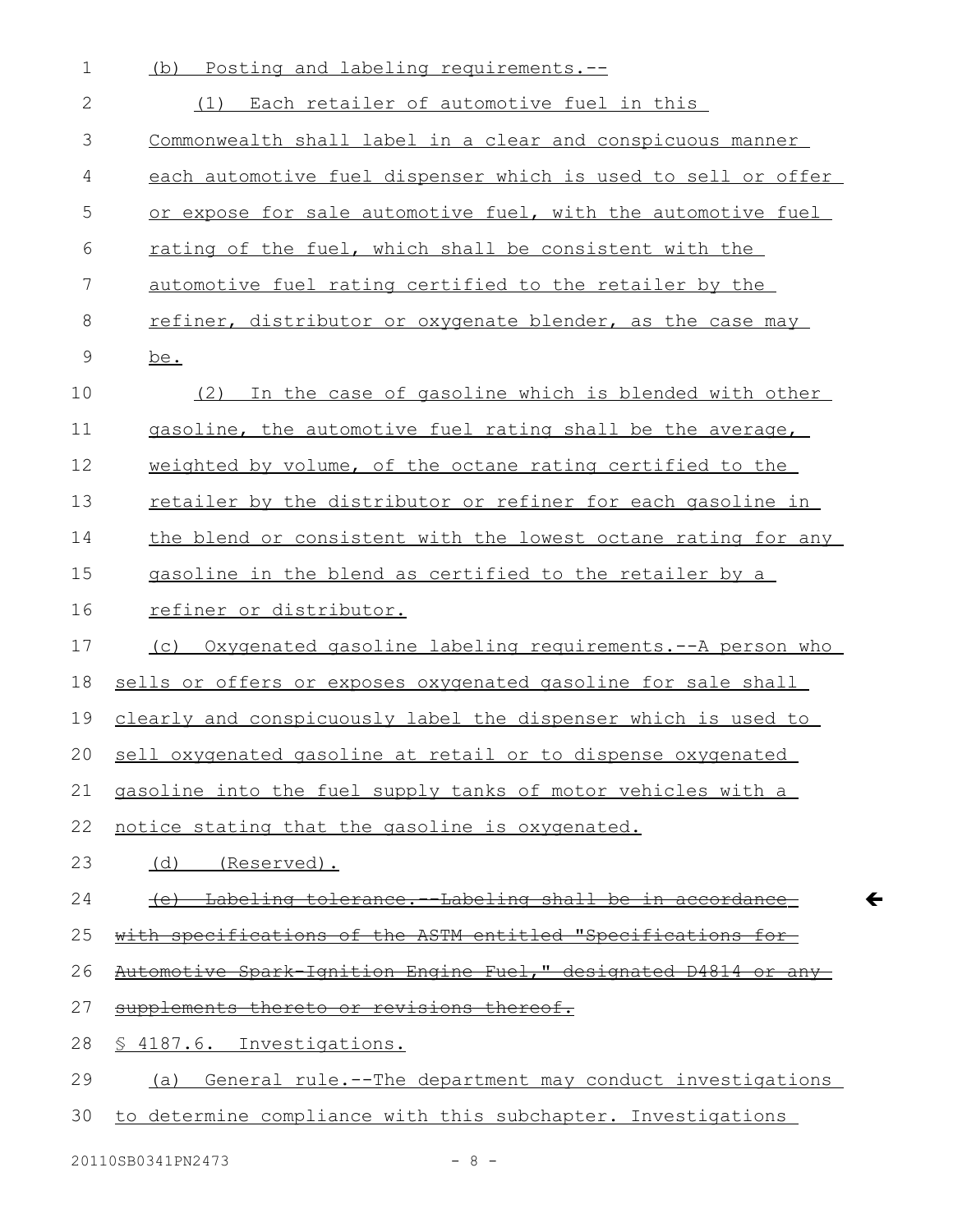| $\mathbf 1$ | shall be conducted in accordance with sections 4116 (relating to |
|-------------|------------------------------------------------------------------|
| 2           | investigations) and 4120 (relating to police powers; right of    |
| 3           | entry and stoppage). Inspections may be performed during normal  |
| 4           | business hours and may include the collection and removal of     |
| 5           | samples for laboratory testing if the quality or reliability of  |
| 6           | the automotive fuel is questioned.                               |
| 7           | (b) Entry upon premises.--                                       |
| 8           | (1)<br>The department may enter the premises and access          |
| $\mathsf 9$ | records of any establishment where automotive fuel is stored,    |
| 10          | held, produced, distributed, offered or exposed for sale or      |
| 11          | sold in this Commonwealth to:                                    |
| 12          | Inspect the automotive fuel in storage tanks and<br>(i)          |
| 13          | take samples from the tanks and the dispensing system            |
| 14          | connected to the storage tanks. The retailer or                  |
| 15          | distributor may request a second sample to be taken by           |
| 16          | the inspector at the same time the initial sample is             |
| 17          | drawn. All costs of the second sample shall be paid by           |
| 18          | the retailer or distributor, as the case may be, making          |
| 19          | the request. If the request for a second sample is made          |
| 20          | by the retailer in accordance with procedures established        |
| 21          | through an agreement with the distributor, producer or           |
| 22          | refiner, all costs of drawing, handling and shipping the         |
| 23          | sample shall be borne by the distributor, producer or            |
| 24          | refiner who supplied the automotive fuel to the retailer.        |
| 25          | If the request for a second sample is made by the                |
| 26          | distributor in accordance with procedures established            |
| 27          | through an agreement with the producer or refiner, all           |
| 28          | costs of drawing, handling and shipping the sample shall         |
| 29          | be borne by the producer or refiner who supplied the             |
| 30          | automotive fuel to the distributor.                              |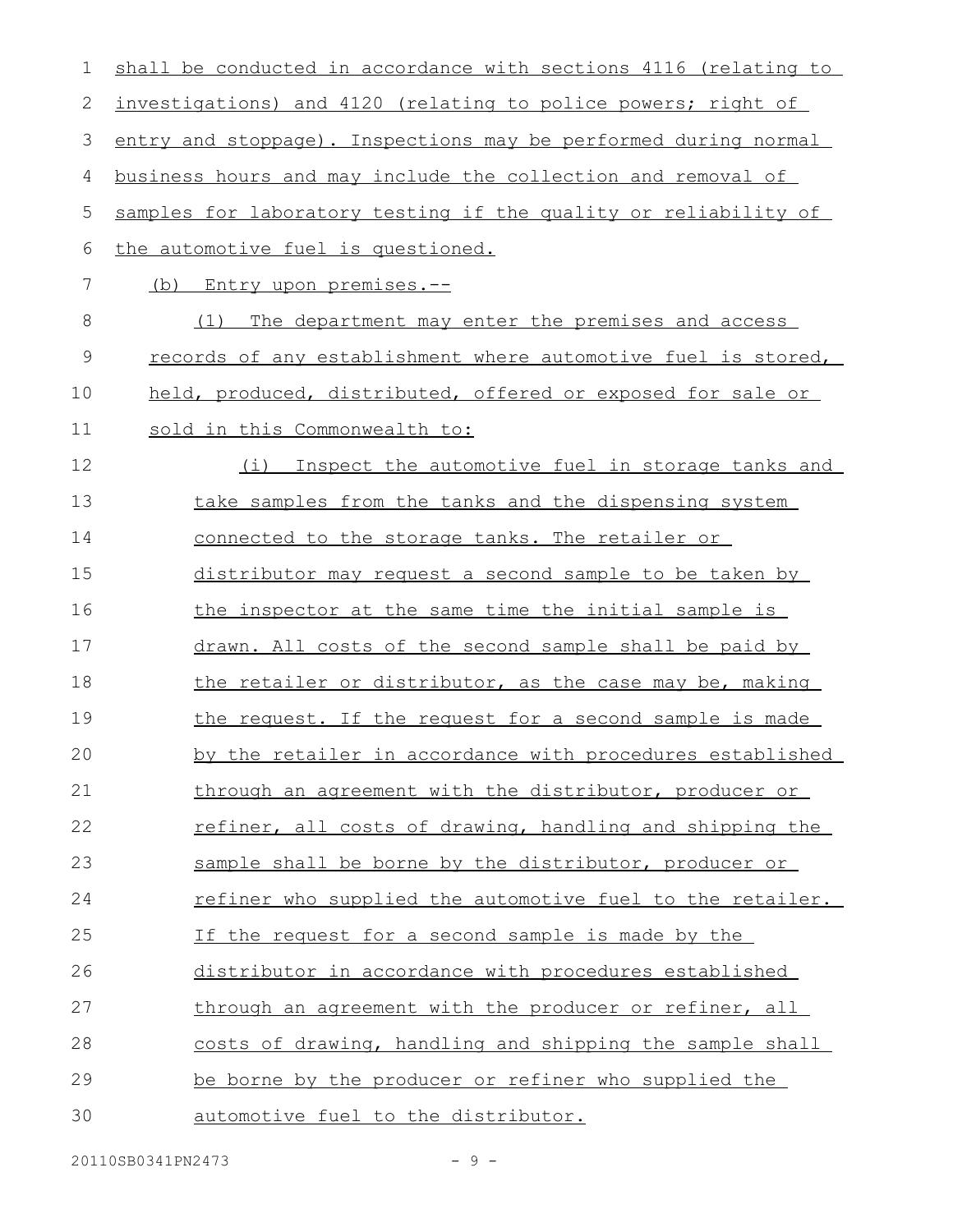| $1\,$         | (ii) Inspect automotive fuel dispensing systems and              |
|---------------|------------------------------------------------------------------|
| $\mathbf{2}$  | related equipment, oxygenate labels, reformulated labels         |
| 3             | and octane labels.                                               |
| 4             | (iii) Make copies of automotive fuel shipping,                   |
| 5             | receiving and invoice documents and records to determine         |
| 6             | compliance with sections 4187.4 (relating to standards           |
| 7             | for automotive fuel) and 4187.5 (relating to automotive          |
| 8             | fuel rating, disclosure and labeling requirements).              |
| $\mathcal{G}$ | (2)<br>The department shall limit inspections, compliance        |
| 10            | reviews and copying under this subsection to information and     |
| 11            | data relating to product quantity, quality, oxygen content,      |
| 12            | octane, source and other information as may be reasonably        |
| 13            | requested.                                                       |
| 14            | (c) Remedies.--If the department determines that an              |
| 15            | automotive fuel sample does not conform with the standards set   |
| 16            | <u>forth in section 4187.4 or that a label displayed on a</u>    |
| 17            | dispensing system, storage tank or other dispensing device does  |
| 18            | not conform with the requirements of section 4187.5, the         |
| 19            | department may initiate any or all of the following actions to   |
| 20            | prohibit sale of the nonconforming automotive fuel or to         |
| 21            | prohibit the use of the nonconforming dispensing system, storage |
| 22            | tank or other dispensing device:                                 |
| 23            | Reject and mark as rejected the dispensing system,<br>(1)        |
| 24            | storage tank or other dispensing device from which the sample    |
| 25            | was obtained or on which the nonconforming label is attached.    |
| 26            | (2) Seal and mark as sealed the storage tanks from which         |
| 27            | the sample was drawn or the nonconforming label attached.        |
| 28            | Initiate criminal proceedings under section<br>(3)               |
| 29            | 4187.7(d) (relating to violations and penalties).                |
| 30            | <u>Issue a citation.</u><br>(4)                                  |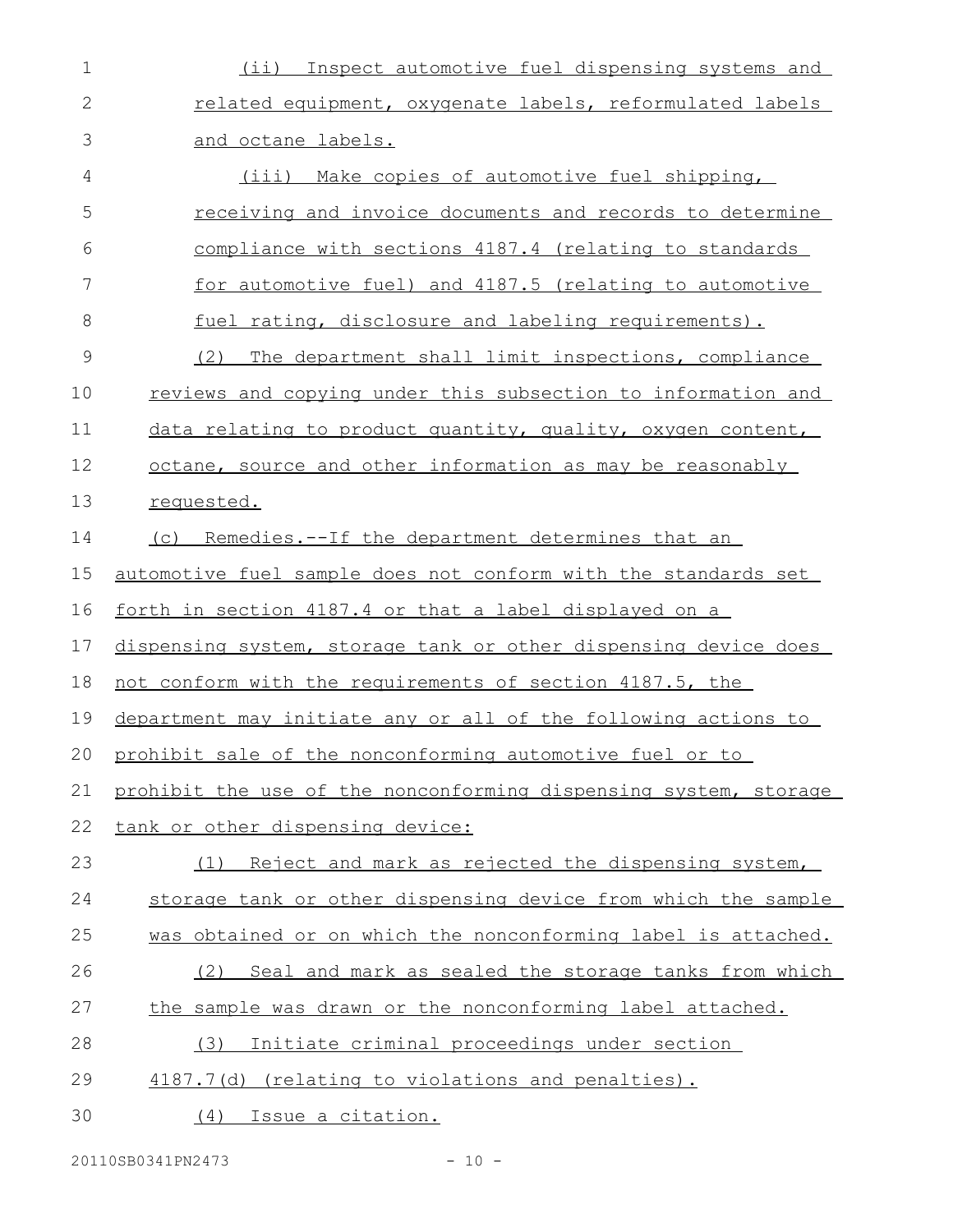| $\mathbf 1$  | Issue a stop-sale notice under subsection (d).<br>(5)         |
|--------------|---------------------------------------------------------------|
| $\mathbf{2}$ | (6)<br>Advise the retailer or distributor that the            |
| 3            | automotive fuel must be blended with another automotive fuel  |
| 4            | to bring it into compliance, provided that the product does   |
| 5            | not endanger public health or safety or adversely affect the  |
| 6            | emissions characteristics of the motor vehicles in which it   |
| 7            | is used.                                                      |
| $8\,$        | Issue a written warning directing the retailer or<br>(7)      |
| 9            | distributor to correct the nonconforming label.               |
| 10           | (d) Stop-sale notice.--                                       |
| 11           | The department may immediately seize and seal, in<br>(1)      |
| 12           | order to prevent further sales, any dispensing system,        |
| 13           | storage tank or other dispensing device from which automotive |
| 14           | fuel is sold or offered or exposed for sale in violation of   |
| 15           | the provisions of this subchapter and to issue a stop-sale    |
| 16           | notice to the retailer or distributor if the department has   |
| 17           | reason to believe the retailer or distributor willfully or    |
| 18           | intentionally violated this subchapter or the regulations     |
| 19           | promulgated in accordance with this subchapter.               |
| 20           | (2) No automotive fuel subject to a stop-sale notice may      |
| 21           | be sold, exposed, offered for sale or transported unless the  |
| 22           | retailer or distributor has received approval from the        |
| 23           | department.                                                   |
| 24           | No automotive fuel which has been seized and sealed<br>(3)    |
| 25           | by the department for violation of section 4187.4 or 4187.5   |
| 26           | may be offered or exposed for sale until the department has   |
| 27           | been fully satisfied that the automotive fuel has been        |
| 28           | blended, refined or properly labeled to meet the requirements |
| 29           | of this subchapter and the retailer or distributor has been   |
| 30           | notified of the department's decision to permit the sale or   |
|              |                                                               |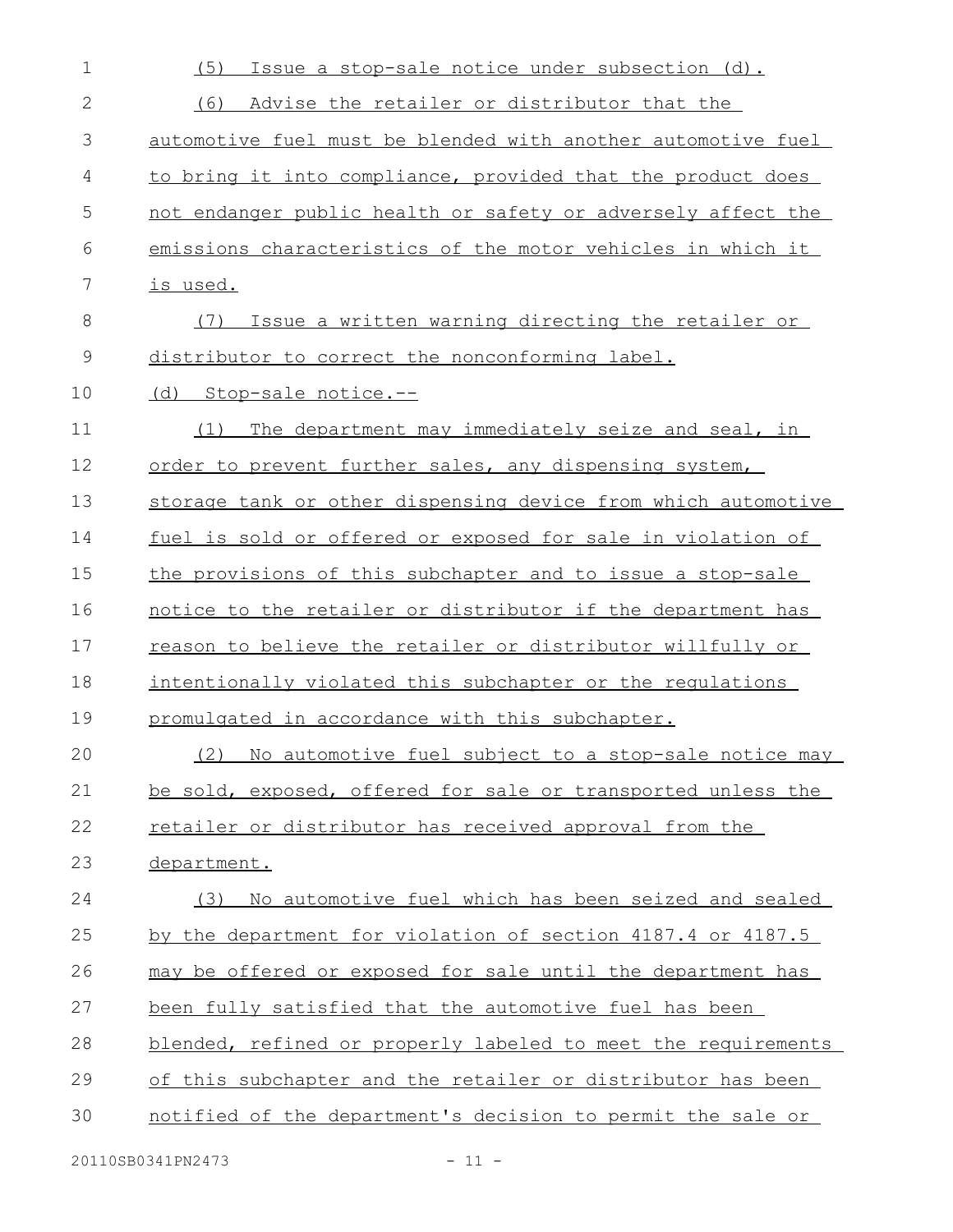relabeling of the fuel. 1

(e) Posting of stop-sale notice.--The department shall post, in a conspicuous place on the premises where a dispensing system, storage tank or other dispensing device has been sealed, a notice stating that sealing has taken place and warning that it shall be unlawful to break, mutilate or destroy the seal or to remove the contents of the dispensing system, storage tank or other dispensing device without the approval of the department. (f) Notice required to remove seal.-- (1) A retailer, distributor or producer who owns an automotive fuel dispensing system, storage tank or other dispensing device which has been sealed by the department shall obtain the approval of the department before the fuel is removed or a proper label attached. (2) A written notice of any corrective action taken shall be submitted to the department within three working days. (3) The department may reinspect the automotive fuel dispensing system, storage tank or other dispensing device to determine compliance. The retailer, distributor, producer or refiner that owns the system or device which has been sealed shall provide documentation of the corrective action taken, including any applicable shipping papers or bills of lading showing the disposal or final disposition of the automotive fuel and any other information necessary to permit the department to audit and confirm that the corrective action was as previously approved by the department. (4) No retailer, distributor, producer or refiner may remove a seal, except when given specific approval by the department. 2 3 4 5 6 7 8 9 10 11 12 13 14 15 16 17 18 19 20 21 22 23 24 25 26 27 28 29 30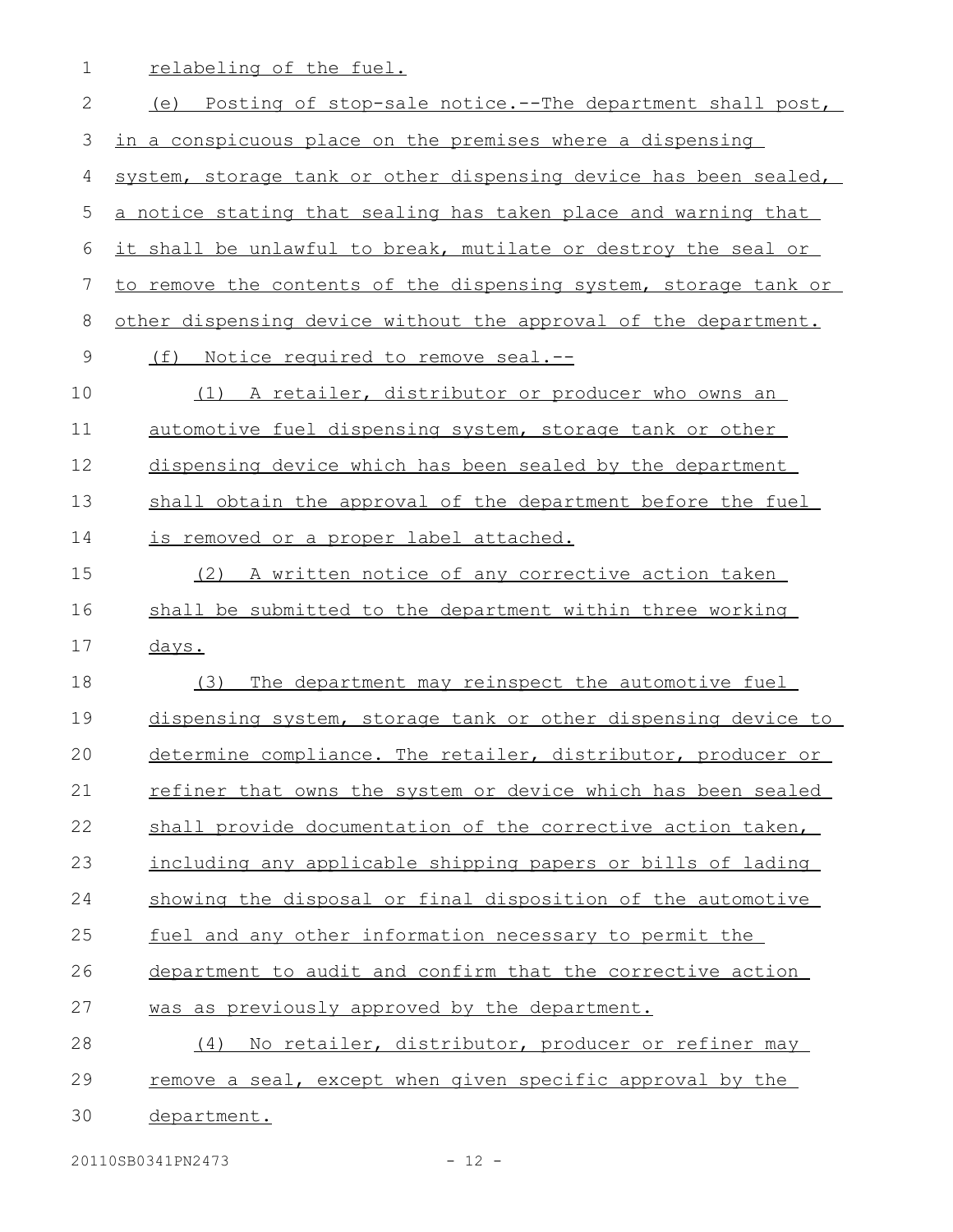1 § 4187.7. Violations and penalties.

| $\mathbf{2}$ | Retail violations.--The department may assess a civil<br>(a)     |
|--------------|------------------------------------------------------------------|
| 3            | penalty of not more than \$5,000 upon a retailer who sells or    |
| 4            | offers or exposes for sale automotive fuel from any dispensing   |
| 5            | system, storage tank or other dispensing device which has not    |
| 6            | been labeled in accordance with the provisions of this           |
| 7            | subchapter, or who sells or offers or exposes for sale any       |
| $\,8\,$      | automotive fuel which does not meet or exceed the required       |
| $\mathsf 9$  | standards for the automotive fuel rating displayed on the label  |
| 10           | attached to the dispensing system, storage tank or other         |
| 11           | dispensing device, or who sells or offers or exposes for sale    |
| 12           | automotive fuel which has been contaminated.                     |
| 13           | (b) Distributor, producer or refiner violations.--The            |
| 14           | department may assess a civil penalty of not more than \$5,000   |
| 15           | upon a distributor, producer or refiner who sells or offers or   |
| 16           | exposes for sale automotive fuel which does not meet the         |
| 17           | automotive fuel rating certified by the distributor, producer or |
| 18           | refiner or who sells or offers or exposes for sale automotive    |
| 19           | fuel which does not meet the requirements of section 4187.4      |
| 20           | (relating to standards for automotive fuel).                     |
| 21           | Knowledge of deceptive practice.--In addition to any<br>(C)      |
| 22           | civil penalty imposed for violations of subsection (a) or (b),   |
| 23           | the department may assess a distributor, producer, refiner or    |
| 24           | retailer with an additional civil penalty equal to:              |
| 25           | the difference between the price per gallon charged<br>(1)       |
| 26           | to the consumer for the automotive fuel in question and the      |
| 27           | price per gallon charged to the consumer for the lowest          |
| 28           | octane grade at the retail dispensing facility at the time of    |
| 29           | the violation; and                                               |
| 30           | multiplied by the capacity of the storage tank from<br>(2)       |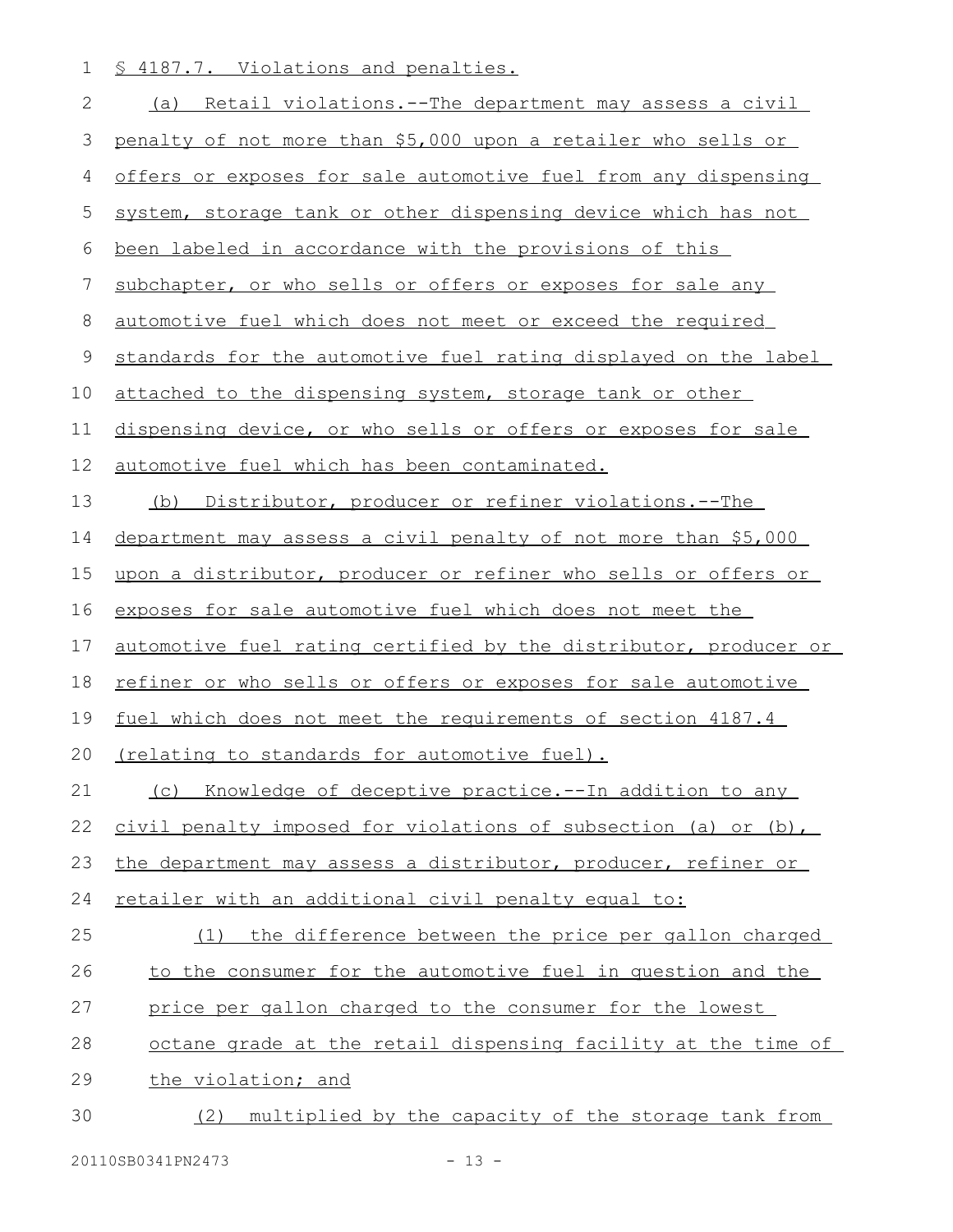| $\mathbf 1$ | which the product in question was dispensed;                     |
|-------------|------------------------------------------------------------------|
| 2           | if the distributor, producer, refiner or retailer violates any   |
| 3           | provisions of this subchapter with actual knowledge that the act |
| 4           | or practice underlying the violation is unfair or deceptive.     |
| 5           | (d) Repeat violations.--In addition to any civil penalty         |
| 6           | assessed in accordance with the provisions of this section, the  |
| 7           | department may initiate criminal proceedings for a second or     |
| 8           | subsequent violation of sections 4187.4 and 4187.5 (relating to  |
| 9           | automotive fuel rating, disclosure and labeling requirements). A |
| 10          | second or subsequent violation shall constitute a misdemeanor of |
| 11          | the third degree.                                                |
| 12          | Removal of seals.--The department may assess a civil<br>(e)      |
| 13          | penalty of not less than \$1,000 nor more than \$5,000 on any    |
| 14          | person, other than a person designated by the department, who:   |
| 15          | breaks, mutilates or destroys any seal placed upon a<br>(1)      |
| 16          | dispensing system, storage tank or other dispensing device       |
| 17          | used to deliver or store automotive fuel;                        |
| 18          | removes automotive fuel from a dispensing system,<br>(2)         |
| 19          | storage tank or other dispensing device which has been           |
| 20          | sealed; or                                                       |
| 21          | (3) defaces or removes a posted notice of sealing.               |
| 22          | (f) Hearings.--No civil penalty shall be assessed under this     |
| 23          | section unless the person charged has been given notice and      |
| 24          | opportunity for hearing in accordance with 2 Pa.C.S. (relating   |
| 25          | to administrative law and procedure).                            |
| 26          | (g) Innocent sellers exemption.--The department shall not        |
| 27          | impose a civil penalty for a violation of subsection (a)         |
| 28          | regarding labeling if the retailer labeled the dispensing        |
| 29          | system, storage tank or other dispensing device in reasonable    |
| 30          | reliance on documentation provided by the distributor, producer  |
|             | 20110SB0341PN2473<br>$-14 -$                                     |